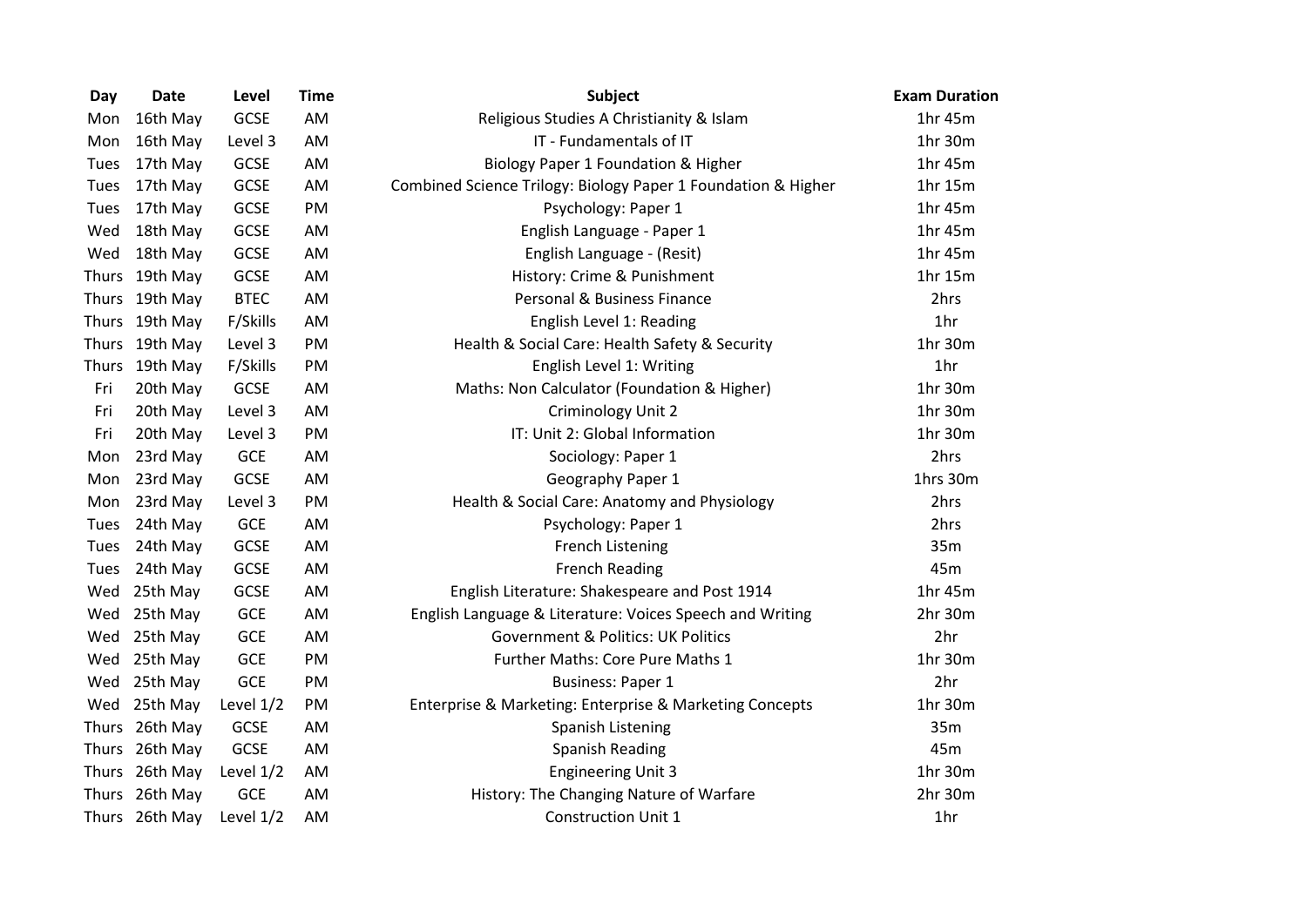| Thurs 26th May | Level 3     | PM | <b>Applied Science: Laboratory Techniques</b>                     | 2hr                       |
|----------------|-------------|----|-------------------------------------------------------------------|---------------------------|
| Thurs 26th May | GCE         | PM | Physics: Paper 1                                                  | 2hr                       |
| Thurs 26th May | GCSE        | PM | Religious Studies A Paper 2                                       | 1hr 45m                   |
| Thurs 26th May | Level 3     | PM | IT: Cyber Security                                                | 1hr                       |
| 27th May       | <b>GCE</b>  | AM | Geography: Paper 1                                                | 2hr 30m                   |
| 27th May       | <b>GCSE</b> | AM | Chemistry Paper 1 Foundation & Higher                             | 1hr 45m                   |
| 27th May       | <b>GCSE</b> | AM | Combined Science Trilogy: Chemistry Paper 1 Foundation & Higher   | 1hr 15m                   |
| 6th June       | Level 1/2   | AM | Child Development: Health Wellbeing                               | 1hr 15m                   |
| 6th June       | <b>GCSE</b> | PM | Psychology: Paper 2                                               | 1hr 45m                   |
| 6th June       | <b>GCE</b>  | PM | English Language & Literature: Varieties in Language & Literature | 2hr 30m                   |
| 7th June       | GCSE        | AM | Maths: Calculator (Foundation & Higher)                           | 1hr 30m                   |
| 7th June       | <b>GCE</b>  | PM | Sociology: Paper 2                                                | 2hr                       |
| 7th June       | <b>GCSE</b> | PM | Geography: Paper 2                                                | 1hr 15m                   |
| 7th June       | <b>GCE</b>  | PM | Pure Maths: Paper 1                                               | 2hr                       |
| 7th June       | Level 3     | PM | Digital Media: Social Media & Globalisation                       | 1hr 30m                   |
| 8th June       | <b>GCE</b>  | AM | <b>Psychology Paper 2</b>                                         | 2hr                       |
| 8th June       | <b>GCSE</b> | AM | English Literature: Paper 2                                       | 1hr 20m                   |
| 8th June       | Level 3     | AM | Applied Science: Scientific Analysis & Report                     | 2hr                       |
| 8th June       | Level 3     | PM | Mathematical Studies: Paper 1                                     | 1hr 30m                   |
| 8th June       | <b>GCE</b>  | PM | Geography: Paper 2                                                | 2hr 30m                   |
| 8th June       | <b>GCE</b>  | PM | Further Maths: Core Pure Maths: Paper 2                           | 1hr 30m                   |
| 9th June       | <b>GCSE</b> | AM | History: The USA                                                  | 1hr 20m                   |
| 9th June       | <b>GCE</b>  | AM | Religious Studies: Study of Christianity                          | 2hr                       |
| 9th June       | <b>GCE</b>  | AM | <b>Business: Paper 2</b>                                          | 2hr                       |
| 9th June       | <b>GCSE</b> | AM | History: Weimar & Nazi Germany                                    | 1hr 20m                   |
| 9th June       | <b>GCE</b>  | PM | Biology: Paper 1                                                  | 2hr                       |
| 9th June       | <b>GCE</b>  | PM | Government & Politics: UK Government                              | 2hr                       |
| 9th June       | <b>GCSE</b> | PM | Physics Paper 1: Foundation & Higher                              | 1hr 45m                   |
| 9th June       | <b>GCSE</b> | PM | Combined Science Trilogy: Physics Paper 1 Foundation & Higher     | 1hr 15m                   |
| 10th June      | <b>GCSE</b> | AM |                                                                   | 1hr 45m                   |
| 10th June      | <b>GCSE</b> | AM | English Language: Paper 2 (Resits)                                | 2hrs 5m                   |
| 10th June      | GCE         | AM | History: Britain 1930-1997                                        | 1hr 30m                   |
| 10th June      | <b>GCE</b>  | PM | Physics: Paper 2                                                  | 2hr                       |
|                |             |    |                                                                   | English Language: Paper 2 |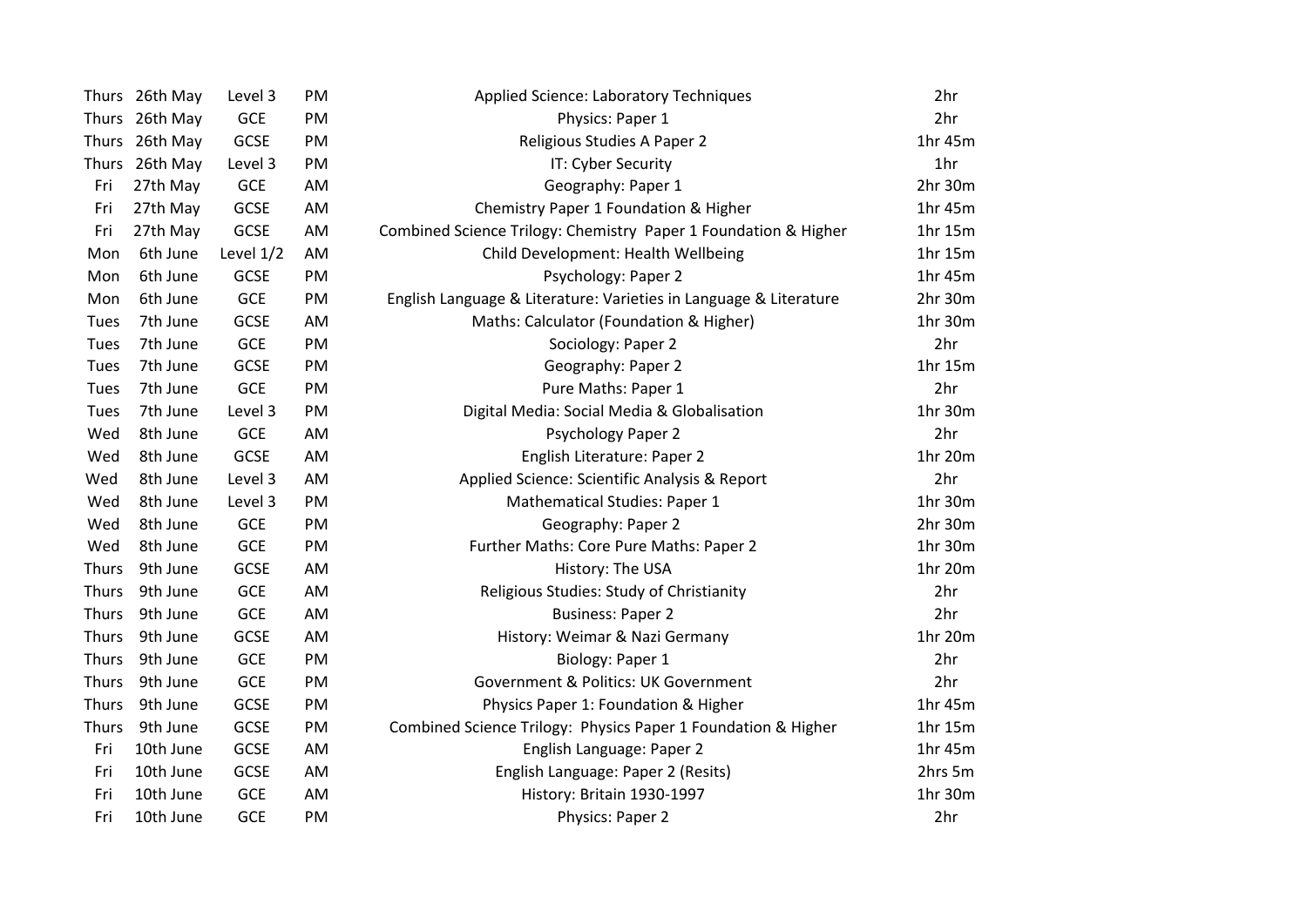| Mon   | 13th June       | GCE         | AM | Sociology: Paper 3                                              | 2hr             |
|-------|-----------------|-------------|----|-----------------------------------------------------------------|-----------------|
| Mon   | 13th June       | <b>GCSE</b> | AM | Maths: Calculator Foundation & Higher                           | 1hr 30m         |
| Mon   | 13th June       | <b>GCE</b>  | AM | Chemistry: Paper 1                                              | 2hr 15m         |
| Mon   | 13th June       | Level 1/2   | PM | <b>Creative iMedia: Pre Production Skills</b>                   | 1hr 15m         |
| Mon   | 13th June       | Level 3     | PM | Health & Social Care: Safeguarding                              | 1hr 30m         |
| Tues  | 14th June       | <b>GCSE</b> | AM | Geography Paper 3                                               | 1 <sub>hr</sub> |
| Tues  | 14th June       | GCE         | AM | Religious Studies: Philosophy and Religion                      | 2hr             |
| Tues  | 14th June       | Level 3     | PM | <b>Mathematical Studies: Paper 2</b>                            | 1hr 30m         |
| Tues  | 14th June       | <b>GCE</b>  | PM | Pure Maths: Paper 2                                             | 2hr             |
| Wed   | 15th June       | <b>GCSE</b> | AM | Biology: Paper 2 Foundation & Higher                            | 1hr 45m         |
| Wed   | 15th June       | <b>GCSE</b> | AM | Combined Science Trilogy Biology Paper 2 Higher & Foundation    | 1hr 15m         |
| Wed   | 15th June       | <b>GCE</b>  | PM | Further Maths Pure Maths: Paper 3                               | 1hr 30m         |
|       | Thurs 16th June | <b>GCE</b>  | AM | Physics: Paper 3                                                | 2hr             |
| Thurs | 16th June       | <b>GCE</b>  | AM | Psychology: Paper 3                                             | 2hr             |
|       | Thurs 16th June | <b>GCSE</b> | AM | History: Early Elizabethan                                      | 55m             |
|       | Thurs 16th June | Level 1/2   | PM | Health & Social Care: Values of Care                            | 1hr             |
|       | Thurs 16th June | <b>GCSE</b> | PM | <b>French Writing</b>                                           | 1hr 15m         |
|       | Thurs 16th June | <b>GCE</b>  | PM | <b>Business: Paper 3</b>                                        | 2hr             |
|       | Thurs 16th June | Level 1/2   | PM | <b>Construction Unit 3</b>                                      | 2hr             |
| Fri   | 17th June       | <b>GCE</b>  | AM | Biology: Paper 2                                                | 2hr             |
| Fri   | 17th June       | <b>GCSE</b> | AM | <b>Spanish Writing</b>                                          | 1hr 15m         |
| Fri   | 17th June       | <b>GCE</b>  | AM | Government & Politics: Comparative Politics                     | 2hr             |
| Fri   | 17th June       | Level 3     | PM | Health & Social Care: Research Methods                          | 2hr             |
| Mon   | 20th June       | <b>GCSE</b> | AM | Chemistry Paper 2 Higher & Foundation                           | 1hr 45m         |
| Mon   | 20th June       | <b>GCSE</b> | AM | Combined Science Trilogy Chemistry: Paper 2 Higher & Foundation | 1hr 15m         |
|       | Mon 20th June   | <b>GCE</b>  | AM | Chemistry A: Synths & Analytical Techniques                     | 2hr 15m         |
| Tues  | 21st June       | <b>GCE</b>  | AM | Religious Studies: Religion and Ethics                          | 2hr             |
| Tues  | 21st June       | <b>GCE</b>  | PM | <b>Mathematics: Statistics &amp; Mechanics</b>                  | 2hr             |
| Tues  | 21st June       | Level 1/2   | PM | Hospitality & Catering: Unit 1                                  | 1hr 30m         |
| Wed   | 22nd June       | <b>GCSE</b> | AM | <b>Music Component 3</b>                                        | 1hr 15m         |
| Wed   | 22nd June       | GCE         | AM | History A: Democracy & Dictatorship Germany                     | 1 <sub>hr</sub> |
|       | Thurs 23rd June | <b>GCSE</b> | AM | Physics Paper 2 Higher & Foundation                             | 1hr 45m         |
|       | Thurs 23rd June | <b>GCSE</b> | AM | Combined Science Trilogy Physics Paper 2 Higher and Foundation  | 1hr 15m         |